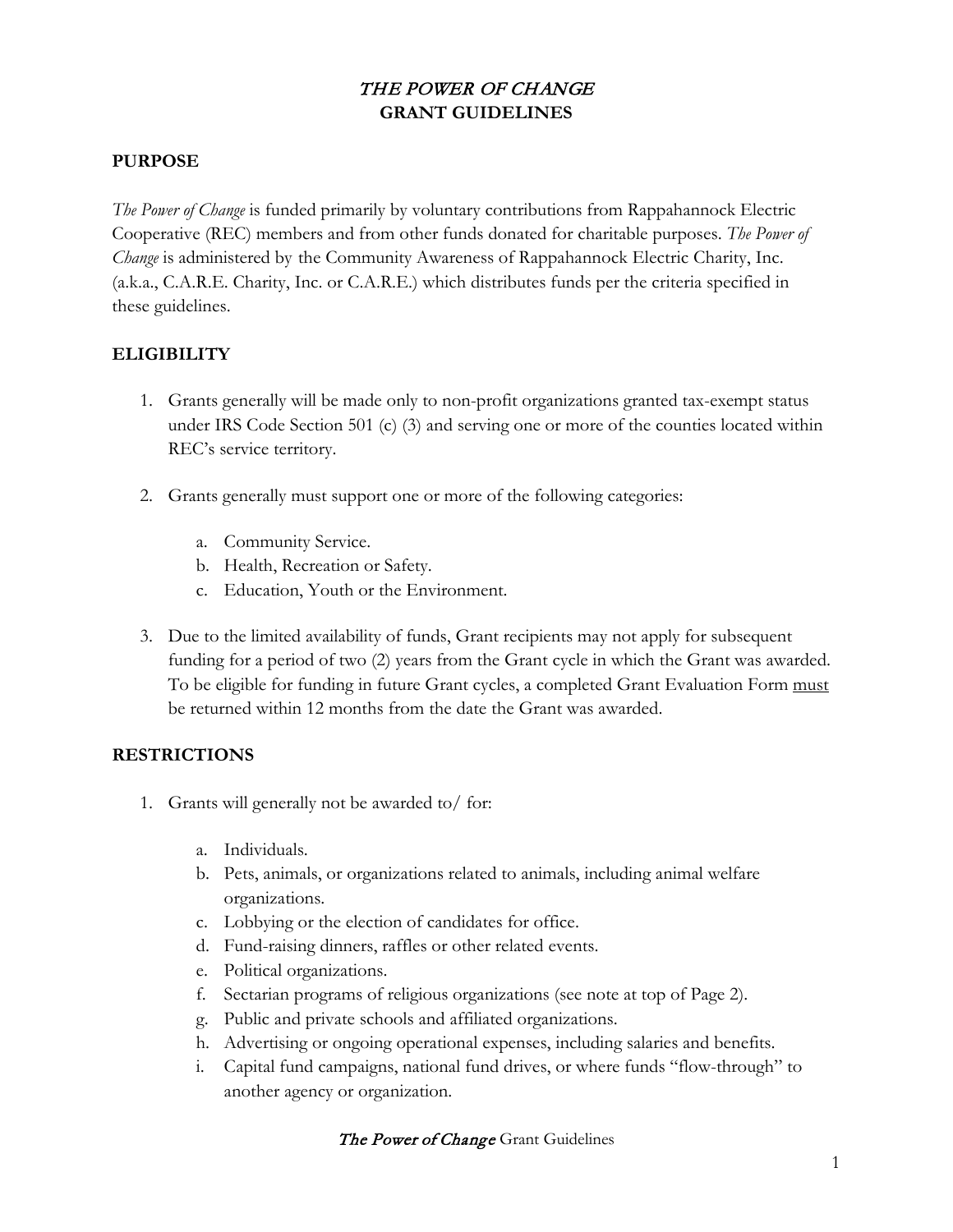Religious organizations may apply, but funds will only be awarded for programs which serve broad and non-sectarian purposes as demonstrated through their application and supporting documentation (e.g., funds may be awarded to a church, synagogue, mosque or other religious organization to support a food or clothing pantry for the homeless).

## **EVALUATION FACTORS**

- 1. The following factors will be considered in the evaluation of all funding requests:
	- a. Level of community support for the program or project.
	- b. Potential benefit to area residents and/or the entire community.
	- c. Likelihood that the project will produce results that are quantitative, predictable, sustainable, and can be evaluated.
	- d. How a lack of funding will impact the organization.
	- e. Capability of the organization to deliver quality services or programs, including plans to share grant results with their constituents and the community at large.
- 2. C.A.R.E. will evaluate funding requests and allocate contributions to accomplish the purposes and intent of these guidelines.

# **REQUIREMENTS**

- 1. Completed application form.
- 2. Copy of IRS exemption determination letter, if applicable.
- 3. Completed Form 990 or Form 990-EZ for organization's most recent tax year, together with proof of filing, or evidence that organization is not required to file.
- 4. A brief statement discussing how a lack of funding will impact the organization's ability to deliver services.
- 5. Detailed budget showing how requested funds will be spent.
- 6. Specific strategies as to how the organization will help spread the good news about *The Power of Change* and the importance of all REC members making voluntary monthly contributions.